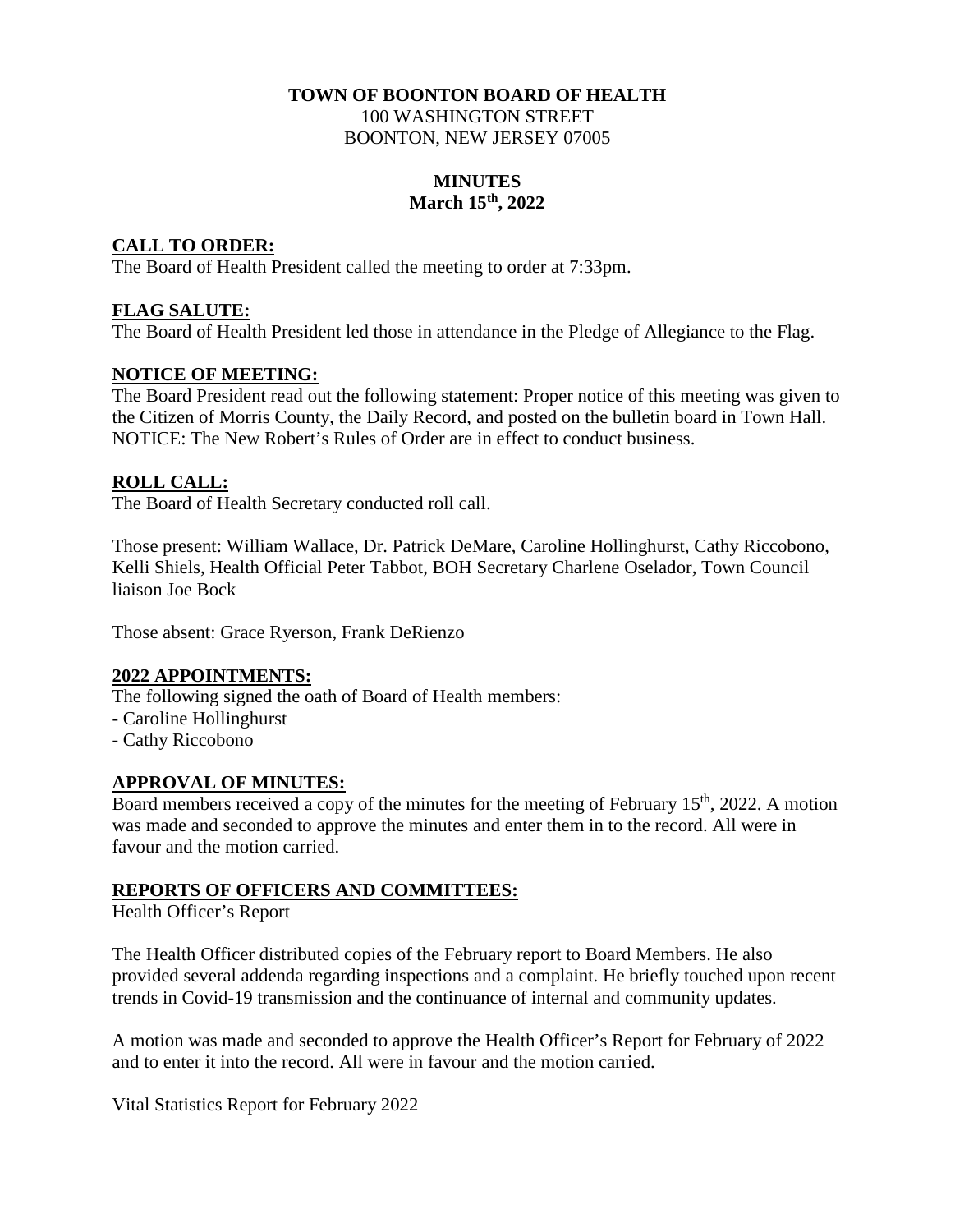Board of Health members received a copy of the Vital Statistics report for February of 2022. A motion was made and seconded to approve the report and enter it into the record. All were in favour and the motion carried.

Animal Control Report for February 2022

Board of Health members received a copy of the Animal Control report for February of 2022.

Ms. Riccobono, Mr. Wallace, Ms. Shiels, and Mr. Tabbot discussed the process of reporting dog bites, including who is responsible for reporting and in what cases.

A motion was made and seconded to approve the Animal Control Report for February of 2022 and to enter it into the record. All were in favour and the motion carried.

Town Council Report

Mr. Tabbot thanked Council Member Bock for forwarding the Attorney General's letter regarding cannabis.

Mr. Bock stated when the next public Town Council meeting would take place. He indicated that the Public Health Nurse still gives reports at those meetings.

The Board discussed rumours on Facebook regarding the 2022 municipal budget.

#### **CORRESPONDENCE:**

None.

#### **OLD BUSINESS:**

None.

#### **NEW BUSINESS:**

None

#### **DISCUSSION:**

Ms. Oselador reported that she had submitted a form and a purchase order for renewed membership in the New Jersey Local Boards of Health Association.

Mr. Tabbot advised that the Association has monthly meetings.

Ms. Riccobono, Mr. Tabbot, and Ms. Oselador discussed the possibility of changing how quickly dog licenses expire.